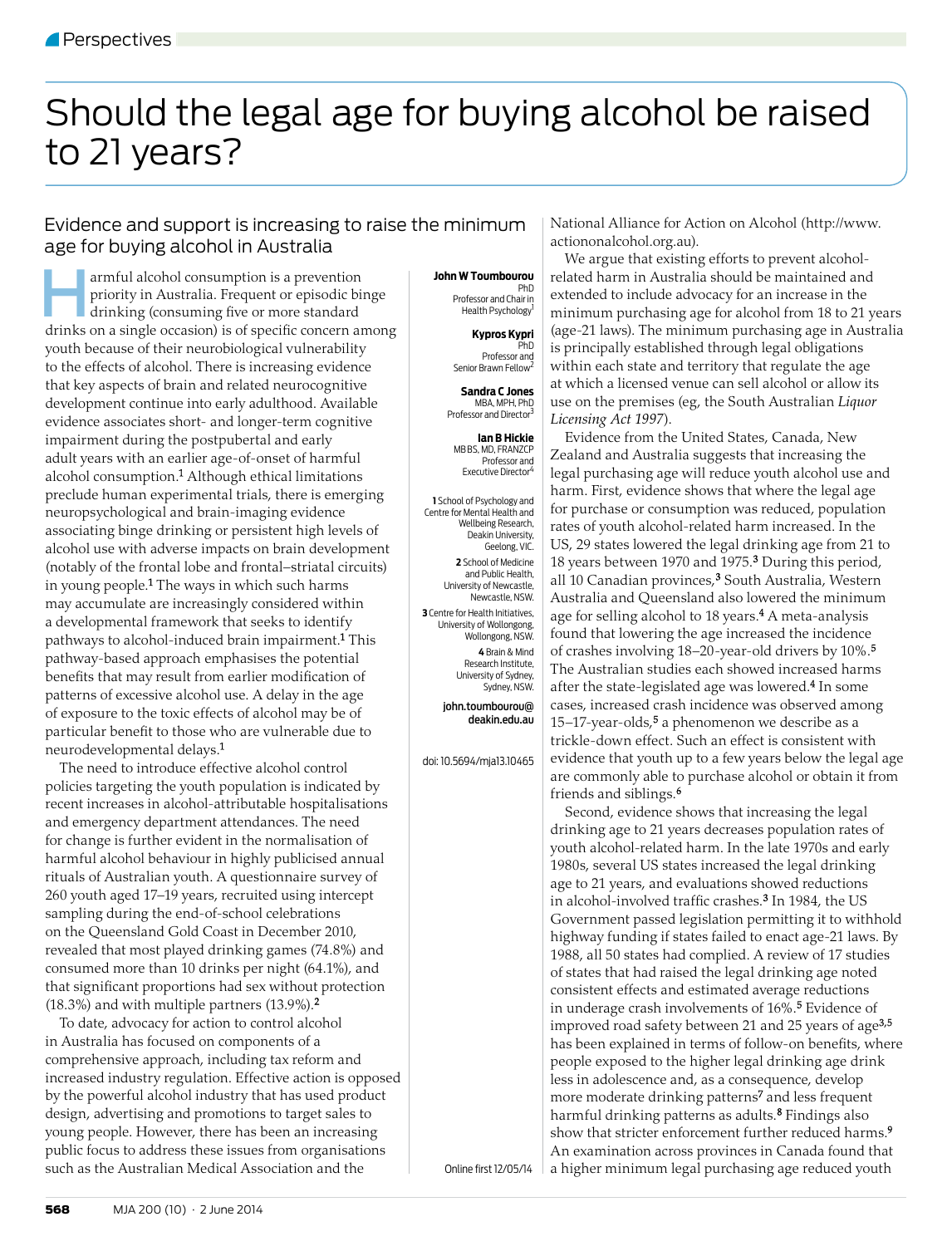#### Increasing the minimum age for purchasing alcohol: policy options

A politically challenging policy change could involve the federal government brokering a coordinated agreement to amend all relevant regulations in all states to increase the legal purchasing age to 21 years. The approach taken in the United States in 1984 could be adopted, in which the US Government required that states pass some form of age-21 legislation before receiving highway funding.

Less challenging options include one or more state/territory governments restricting:

- purchasing rights until 19 (as in some Canadian provinces) or 20 years of age (as was the case in New Zealand until 1999), which has the advantage of removing legal purchasing of alcohol from secondary school-age populations
- the amount and types of alcoholic products that can be purchased by young people, as is the case in Norway and Sweden
- $\bullet$  secondary supply  $-$  five jurisdictions (Northern Territory, New South Wales, Queensland, Tasmania and Victoria) have introduced legislation limiting the secondary supply of alcohol to minors;<sup>11</sup> such legislation could be extended nationally and to older youth
- $\bullet$  use in specific contexts, such as public spaces.

hospitalisation rates for alcohol use disorder, alcohol poisoning, suicidal behaviour and traffic crash injury.<sup>10</sup>

The evidence strongly suggests that raising the minimum purchasing age for alcohol would reduce youth alcohol-related harm in Australia. The Box presents options for introducing age-21 laws. We now consider four objections commonly raised in opposition to the policy.

**1. Raising the legal purchasing age undermines the autonomy of people ordinarily regarded as adults; it is often argued that "if you are old enough to go to war you are old enough to drink":** This argument can be countered by recognising the increasing evidence (as summarised above) that young people are neurologically not full adults at 18 years of age and have higher vulnerability to alcohol harm. Given that lowering the legal purchasing age has been found to increase youth alcohol harm each year by at least 10%,<sup>5</sup> we estimate that this policy change has killed and injured more Australian youth than have our wars over the intervening four decades. Young people and others in society have a right to policies that protect them from harms such as the second-hand effects of alcohol.

**2. Age-21 laws in 21st century Australia will not attract public support — young people have more freedoms than ever before, and removing the freedom to purchase alcohol would alienate youth voters:** There is overwhelming community concern about harmful drinking and its consequences. While some younger voters may oppose the legislation, involving young people in this discussion may provide a useful means of increasing awareness of alcohol-related harms. Even without any significant public advocacy campaign, public support has increased for age-21 laws from 40.7% in 2004 to 50.2% in 2010.12

**3. The policy might increase illicit drug use among young people due to drug substitution:**  Cross-national studies do not support this concern. Available data show that rates of adolescent alcohol

evidence shows that increasing the legal purchasing age to 21 years decreases population rates of youth alcohol-related harm

"

use fell steadily in the US after age-21 laws were introduced, without a subsequent rise in other drug use.13 A cross-national comparison in 2002 revealed that most students abstained from alcohol, tobacco or illicit drug use during adolescence in the US (69%) compared with a minority in Australia  $(42\%)$ .<sup>14</sup> A longitudinal follow-up in 2010–2011 showed that, after 21 years of age, alcohol use remained lower in the US, while rates of any illicit drug use were similar.<sup>15</sup>

**4. The policy is no longer relevant, as targeted strategies now reduce alcohol-related road trauma among probationary drivers:** The New Zealand experience argues against this. In December 1999, New Zealand lowered the minimum purchasing age from 20 to 18. A study of the effects on traffic crash injury included an age comparison group (20–24-year-olds) as a control for the effects of simultaneous introduction of beer in supermarkets and Sunday trading, and for other coincident but not age-specific road safety interventions that might have affected the likelihood of road traffic crashes.<sup>16</sup> Comparing traffic crash injury rates in the 4 years before and after the law change, the study found effects consistent with those seen in the 1970s in the US, Canada and Australia, including trickle-down effects. The study concluded that more people were injured from alcohol-related traffic crashes involving 15–19-year-old drivers than would have occurred had the purchasing age not been reduced.<sup>16</sup> The findings were consistent with those of independent research groups.17

## Advocating for age-21 laws in Australia

Although there is no consensus regarding effective knowledge translation strategies in public health, goodpractice guidelines can be identified from a systematic review18 and a Cochrane protocol.19 Strategies to achieve age-21 laws in the US<sup>3</sup> included disseminating research within key political constituencies and taking action to counter the arguments and oppositional tactics of vested interests. Based on these considerations, we propose a four-step strategy for effectively advocating for the introduction of age-21 laws in Australia.

- Public health, law enforcement and other concerned professional and citizen organisations should be approached to endorse the policy as part of a comprehensive approach, and to develop a coordinated advocacy program at national, state and territory levels.
- There should be continuing public focus on research evidence concerning the vulnerability of young people and the likely benefits of this legislation.
- Politicians should be regularly provided with appropriate briefing information and responses to concerns likely to be raised in the community and by the alcohol industry.
- Advocacy should be sustained, recognising that opportunities for such change may occur initially in one jurisdiction with others then following.